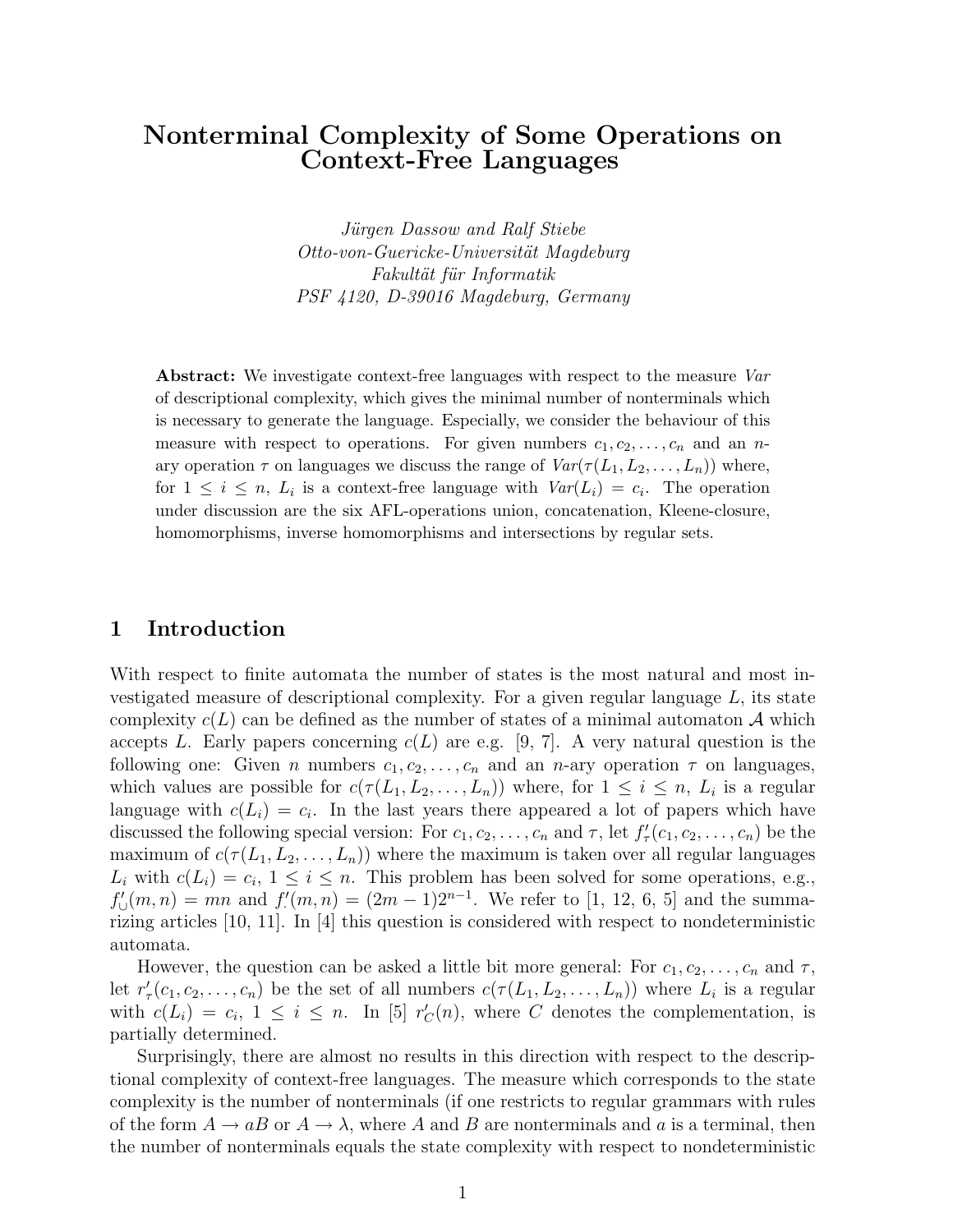finite automata). Formally, for a context-free grammar  $G = (N, T, P, S)$  (with the sets N, T and P of nonterminals, terminals and productions, respectively, and the axiom  $S$ ) we define  $Var(G)$  as the cardinality of N. For a context-free language L, we set

 $Var(L) = min\{Var(G) | G$  is a context-free grammar and  $L(G) = L\}.$ 

This complexity measure was originally studied by J. Gruska (see [3]). As above now we can define the set  $r_{\tau}(c_1, c_2, \ldots, c_n)$  of all numbers  $Var(\tau(L_1, L_2, \ldots, L_n))$  where, for  $1 \leq i \leq n$ ,  $L_i$  is a context-free language with  $Var(L_i) = c_i$ . In [8] GH. PAUN has partially determined  $r_{\cup}(m, n)$  and  $r_*(n)$ , more precisely, he has shown that

$$
\{1, 3, 4, 5, \dots, n\} \subseteq r_{\cup}(n, n) \text{ and } \{1, 2, \dots, n\} \subseteq r_{*}(n).
$$

Moreover, he also discussed  $r_0(n, n)$ ; however, this is not of such general interest since the class of context-free languages is not closed under intersection in general.

In this paper we discuss the general case for the operations defining an abstract family of languages (under which the family of context-free languages is closed). Thus we study  $r_{\tau}(n, m)$  for  $\tau$  being union and concatenation, and  $r_{\tau}(n)$  for  $\tau$  being Kleene-closure, homomorphisms, inverse homomorphisms and intersection with regular sets. For union, Kleene-closure, homomorphisms, inverse homomorphisms, and intersections with regular sets we determine the sets completely; for concatenation we only present a partial solution. For union, concatenation, Kleene-closure, and homomorphisms, we get especially the maximal value of  $r_{\tau}(n,m)$  and  $r_{\tau}(n)$ , respectively, and we prove that such a maximal value does not exist for inverse homomorphisms and intersections with regular sets.

Throughout the paper we assume that the reader is familiar with basic concepts of the theory of (context-free) languages.

## 2 Nonterminal Complexity of Some Context-Free Languages

We start with the determination of the complexity of some languages which are needed later.

**Lemma 2.1** Let  $i_1, i_2, \ldots, i_{2n}$  be 2n pairwise different positive integers and

$$
L = \{ab^{i_1}\}^* \{ab^{i_2}\}^* \dots \{ab^{i_{2n}}\}^*.
$$

Then  $Var(L) = n$ .

*Proof.* Let  $m = \max\{i_1, i_2, \ldots, i_{2n}\}\.$  Let  $G = (N, T, P, S)$  be a context-free grammar such that  $L(G) = L$  and  $Var(G) = Var(L)$ . First we show that, for any nonterminal A different from S, there is a rule  $A \to xAy$  with  $xy \neq \lambda$ . Let us assume the contrary. If there is no rule  $A \to w$  in P where A occurs in w, we can construct a grammar G' by replacing any occurrence of A on a right hand side of a production by all right hand sides of productions with left hand side  $A$  and omitting all rules with left hand side  $A$ . Obviously,  $L(G') = L$  and  $Var(L) \leq Var(G') = Var(G) - 1 < Var(G) = Var(L)$  which is a contradiction. Thus there is a rule  $A \to xAy$ . If  $xy = \lambda$ , we can omit this rule without changing the language. Thus  $xy \neq \lambda$ .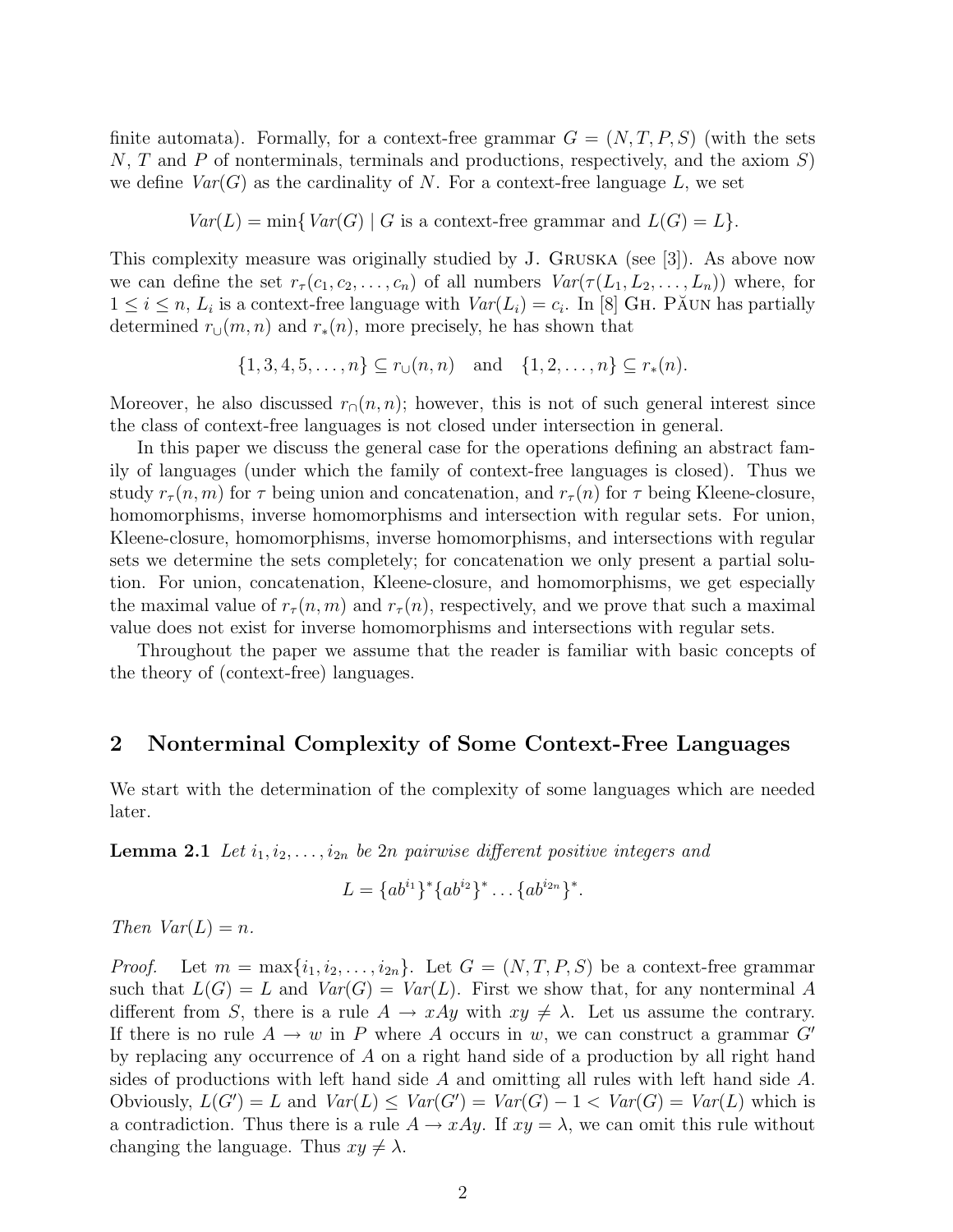We only discuss the case  $x \neq \lambda$ ; the case  $y \neq \lambda$  can be handled analogously. Obviously, G has to be reduced, i.e., there is a derivation

$$
S \Longrightarrow^* uAv \Longrightarrow^* u w v \in L(G).
$$

Moreover, let  $x \implies x' \in T^*$  and  $y \implies^* y' \in T^*$  two terminating derivations. Then, for any  $n \geq 0$ , we have a derivation

$$
S \Longrightarrow^* uAv \Longrightarrow^* u(x')^n A(y')^n v \Longrightarrow^* u(x')^n w(y')^n v \in L(G) = L
$$

If  $n \geq 2m+1$ , then  $x^n$  contains a subword  $ab^{i_j}a$  for some j. Assume that there are  $i_k, k \neq j$ , and a derivation  $A \Longrightarrow^* x''Ay''$  where  $x''$  contains the subword  $ab^{i_k}a$ . Then we have the derivation

$$
S \Longrightarrow^* uAv \Longrightarrow^* u x''Ay''v \Longrightarrow^* u x''(x')^n A(y')^n y''v \Longrightarrow^* u x''(x')^n x''Ay''(y')^n y''v
$$
  

$$
\Longrightarrow^* u x''(x')^n x''wy''(y')^n y''v = p \in L(G)
$$

which generates a word containing a subword  $ab^{i_k}$  azab<sup>ij</sup>az' abija which is not in L. Thus a letter A can only contribute to one  $ab^{i_j}$  to the left. Analogously, A can only contribute to one  $ab^{i_{j'}}$  to the right.

If there is a derivation  $S \implies xSy$  with  $xy \neq \lambda$ , the same argumentation holds for S. Since we have  $2n$  numbers  $i_1, i_2, \ldots, i_n$ , we need at least n nonterminals for the generation of L, i.e.,  $Var(G) \ge n$ . If there is no derivation  $S \implies xSy$  with  $xy \neq \lambda$ , then we need n additional letters to generate all sets  $\{ab^{ij}\}^*$ , i.e.,  $Var(G) \geq n+1$ . Hence,  $Var(L) \geq n$ .

On the other hand, since

$$
(\{A_1, A_2, \ldots, A_n\}, \{a, b\}, P, A_1)
$$

with

$$
P = \{A_n \to ab^{i_n} A_n, A_n \to A_n ab^{i_{n+1}}, A_n \to \lambda\}
$$
  

$$
\cup \bigcup_{j=1}^{n-1} \{A_j \to ab^{i_j} A_j, A_j \to A_j ab^{i_{2n-j+1}}, A_j \to A_{j+1}\}
$$

generates L, we have  $Var(L) \leq n$ .

Thus  $Var(L) = n$ .

**Lemma 2.2** Let  $i_1, i_2, \ldots, i_{2n}$  be 2n pairwise different positive integers and

$$
L = \{(ab^{i_1})^{k_1}(ab^{i_2})^{k_2}\dots(ab^{i_n})^{k_n}(ab^{i_{n+1}})^{k_n}(ab^{i_{n+2}})^{k_{n-1}}\dots(ab^{i_{2n}})^{k_1} \mid k_1, k_2, \dots, k_n \ge 0\}.
$$

Then  $Var(L) = n$ .

*Proof.* The proof can be given analogously to Lemma 2.1.  $\Box$ 

The following lemma is essentially shown in [3].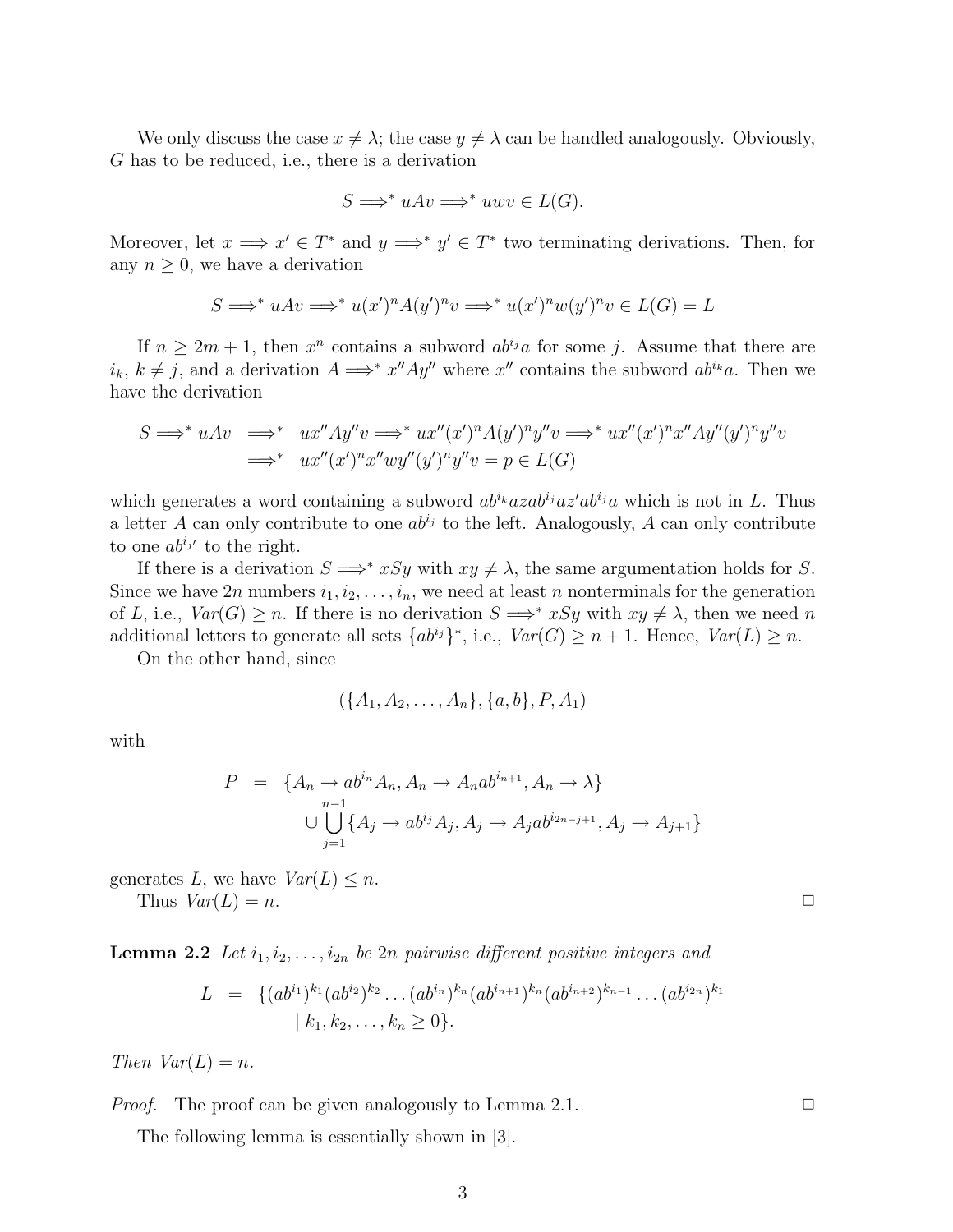**Lemma 2.3** Let  $i_1, i_2, \ldots, i_n$  be  $n \geq 2$  pairwise different positive integers and

$$
L = \bigcup_{j=1}^{n} \{ab^{i_j}\}^*.
$$

Then  $Var(L) = n + 1$ .

**Lemma 2.4** Let  $i_1, i_2, \ldots, i_n$  and  $j_1, j_2, \ldots, j_m$  be  $n \geq 1$  and  $m \geq 1$  pairwise different integers such that  $i_l \geq 2$  and  $j_k \geq 2$  for  $1 \leq l \leq n$  and  $1 \leq k \leq m$ , respectively, and

$$
L = \{ba^{j_1}, ba^{j_2}, \dots, ba^{j_m}\}^* \cup \bigcup_{j=1}^n \{ab^{i_j}\}^*.
$$

Then  $Var(L) = n + 2$ .

*Proof.* Let  $G = (N, T, P, S)$  be a context-free grammar with  $L(G) = L$  and  $Var(G) =$  $Var(L)$ . As above, we can show that, for any nonterminal A different from S, there is a derivation  $A \Longrightarrow^* xAy$  such that x contains a subword  $ab^{ija}$  or y contains a subword  $ab^{i_j}a$  for some j,  $1 \leq j \leq n$ , or x contains a subword  $ba^{j_k}b$  or y contains a subword  $ba^{j_k}b$  for some k,  $1 \leq k \leq m$ . We say that A belongs to  $ab^{i_j}$  or to  $ba^{j_k}$ , respectively. It is easy to see that A cannot belong to two different words  $w$  and  $w'$  such that both words are in  $M = \{ab^{i_1}, ab^{i_2}, \ldots, ab^{i_n}\}\$  or one word is in M and the other is in  $M' =$  ${ba^{j_1}, ba^{j_2}, \ldots, ba^{j_m}}$ . For example, let  $w = ab^{i_j} \in M$  and  $w' = ba^{j_k} \in M$ . Then there are derivations  $A \Longrightarrow^* xAy$  and  $A \Longrightarrow^* x'Ay'$  where x' contains the subword  $ab^{i_j}a$  and y' contains the subword  $ba^{j_k}b$  (the other possibilities for the containments in  $x, x', y, y'$  can be handled analogously). Then we have a derivation

$$
S \Longrightarrow^* uAv \Longrightarrow^* uxAyv \Longrightarrow uxx'Ay'yv \Longrightarrow^* uxx'wy'yv = z \in L(G).
$$

However, z contains both subwords  $ab^{i_j}a$  and  $ba^{j_k}b$  and therefore z contains the subwords  $a^2$  and  $b^2$  which is impossible for words in L. Thus we have a contradiction to  $L(G) = L$ . (If w and w' belong to  $ab^{i_j}$  and  $ab^{i_k}$ ,  $j \neq k$ ; then z contains the subwords  $ab^{i_j}a$  and  $ab^{i_k}a$ which is impossible, too.)

Thus any nonterminal different from S belongs to only one word of M or to (possibly some) words of  $M'$ .

If there is a derivation  $S \implies^* xSy$  for some x and y with  $xy \neq \lambda$ , then with respects to containment of subwords we have the same situations as above. Assume that  $x$  contains wa for some  $w \in M$ . Then we have a derivation  $S \implies^* xSy \implies^* xba^{j_1}y \in L(G)$  but  $xba^{j_1}y$  contains the subwords  $a^2$  and  $b^2$  which contradicts  $L(G) = L$ . Hence there is no derivation  $S \implies xSy$ . Therefore the generation of  $\{w\}^*$  with  $w \in M$  or  $(M')^*$  needs a certain nonterminal  $A \neq S$  which belongs to w or to some words of M', respectively. Since any nonterminal  $A \neq S$  cannot belong to two words of M or to one word in M and one word in M' simultaneously, we need at least  $n + 1$  nonterminals which are different from the axiom and the axiom, i.e.,  $Var(L) = Var(G) \ge n + 2$ .

On the other hand,  $H = (\{S, A_1, A_2, \ldots, A_n, B\}, \{a, b, c\}, P, S)$  with

$$
P = \{S \to B\} \cup \bigcup_{k=1}^{m} \{B \to ba^{j_k}B, B \to \lambda\} \cup \bigcup_{j=1}^{n} \{S \to A_j, A_j \to ab^{i_j}A_j, A_j \to \lambda\}
$$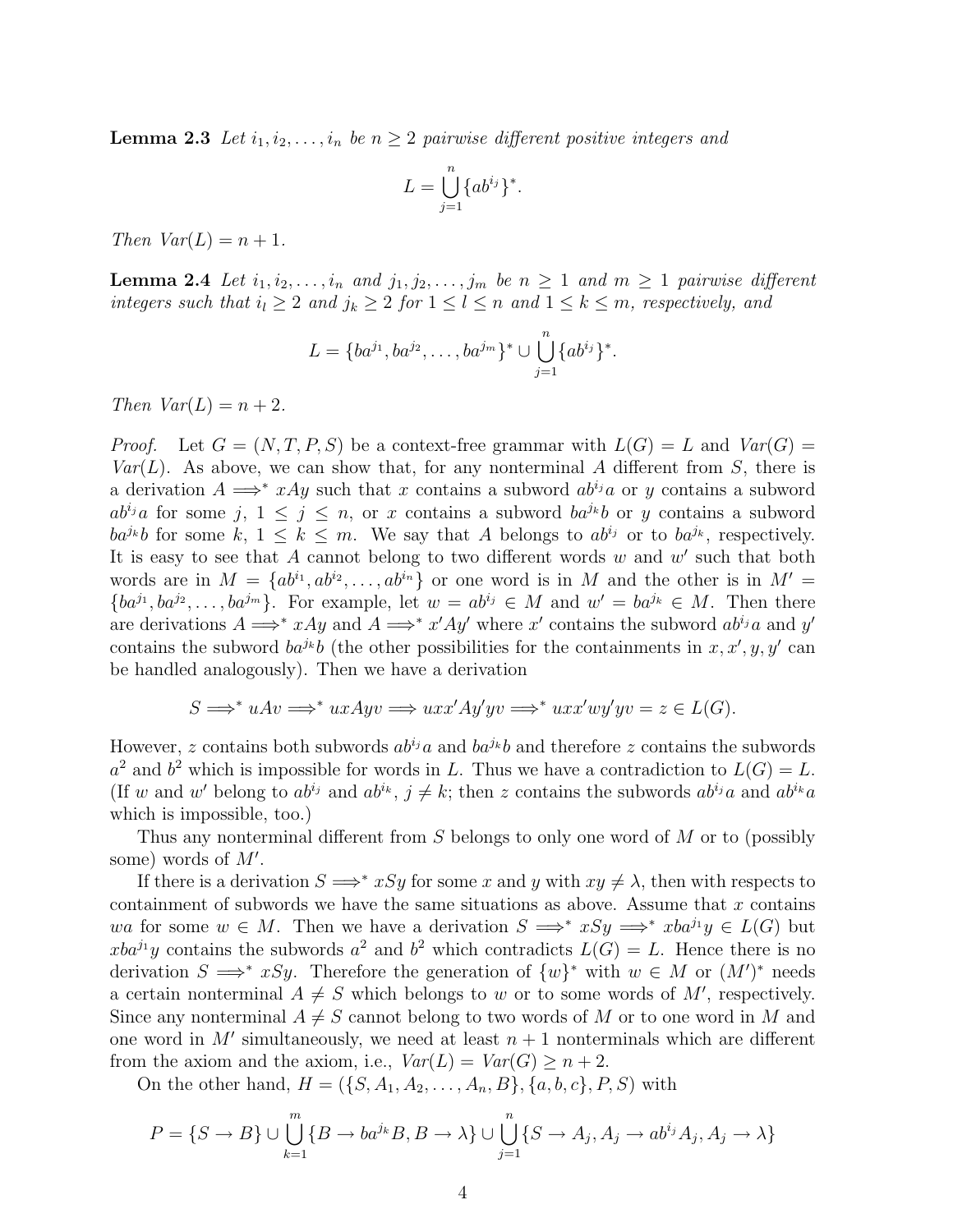generates L which implies  $Var(L) \leq Var(H) = n + 2$ .

Thus  $Var(L) = n + 2$ .

**Lemma 2.5** Let  $i_1, i_2, \ldots, i_n$  be  $n \geq 1$  pairwise different positive natural numbers and

$$
L = \{b\}^* \cup \bigcup_{j=1}^n \{ab^{i_j}\}^*.
$$

Then  $Var(L) = n + 2$ .

*Proof.* Again, let  $G = (N, T, P, S)$  be a context-free grammar such that  $L = L(G)$ and  $Var(L) = Var(G)$ . For  $1 \leq j \leq n$ , any derivation of  $(ab^{i_j})^m$  for sufficiently large m contains a subderivation  $A_i \implies^* x A_i y$  such that x or y contains the subword  $ab^{i_j}a$ . Analogously, any derivation of  $b^m$  for sufficiently large m contains a subderivation  $B \Longrightarrow$ xBy such that x or y contains a subword b<sup>r</sup> with  $r > i_j$  for  $1 \leq j \leq n$ . As in the proof of Lemma 2.4 we can show that all the letters  $A_1, A_2, \ldots, A_n, B$  have to be different and different from the axiom. Thus  $Var(L) \geq n+2$ .

It is easy to prove that there is a grammar with  $n + 2$  nonterminals which generates L. Thus  $Var(L) = n + 2$ .

Lemma 2.6 For  $L = a\{a, b\}^* a\{a, b\}^*$ ,  $Var(L) = 2$ .

*Proof.* Clearly  $Var(L) \leq 2$ , since L is generated by

$$
G = (\{S, B\}, \{a, b\}, \{S \rightarrow aBaB, B \rightarrow aB, B \rightarrow bB, B \rightarrow \lambda\}, S).
$$

On the other hand, let H be some grammar with the single nonterminal  $S$  and let k be the greatest length of a right hand side in the rules of  $H$ . If there is a terminating rule  $S \to w$  with  $w \notin L$ , then  $L(H)$  contains  $w \notin L$ . Otherwise, all words in  $L(H)$  contain a subword of length  $\leq k$  which is in L; however,  $ab^k a \in L$  does not contain a subword of length  $\leq k$  which is in L, too. In both cases, we obtain  $L(H) \neq L$ , which means that  $Var(L) > 2.$ 

**Lemma 2.7** Let  $i_1, i_2, \ldots, i_n$  be  $n \geq 1$  pairwise different positive natural numbers,

$$
L = \{b\}\{a,b\}^* \cup \bigcup_{j=1}^n \{ab^{i_j}\}^* \text{ and } L' = \{b\}\{a,b\}^*\{b\}\{a,b\}^* \cup \bigcup_{j=1}^n \{ab^{i_j}\}^*.
$$

Then  $Var(L) = Var(L') = n + 2$ .

*Proof.* The proof can be given analogously to that of Lemma 2.5.  $\Box$ 

**Lemma 2.8** Let  $i_1, i_2, \ldots, i_n$  be  $n \geq 1$  pairwise different positive integers,  $i \geq 2$  and

$$
L = \{a^i\} \cup \bigcup_{j=1}^n \{ab^{i_j}\}^*.
$$

Then  $Var(L) = n + 1$ .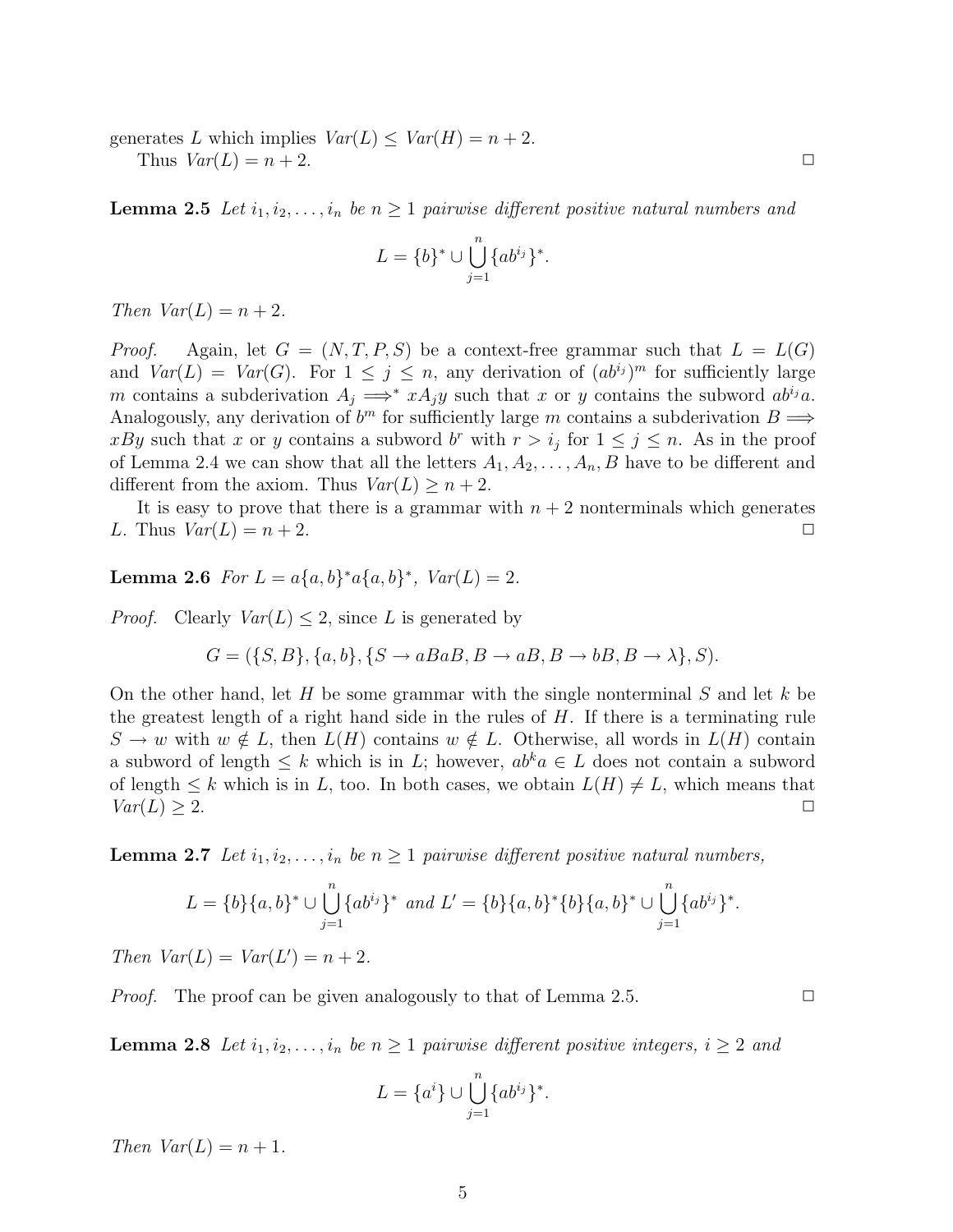*Proof.* Let  $n \geq 2$ . As in the proof of Lemma 2.4 we can show that, for any number  $i_j$ , there is at most one nonterminal  $A_i$  which belongs to  $ab^{i_j}$  and that we need in addition to these *n* nonterminals an axiom. Thus  $Var(L) \geq n+1$ .

Now let  $n = 1$ . Let L be generated by a context-free grammar  $G = (\{S\}, \{a, b\}, P, S)$ (with only one nonterminal). Since L is infinite, there is a derivation  $S \implies xSy$  with  $xy \in \{a, b\}^+$ . By iterating this derivation we get  $S \Longrightarrow^* x^4 S y^4$  where at least one of the words  $x^4$  or  $y^4$  has length 4 and therefore it contains b. Thus we also have a derivation  $S \implies^* x^4 a^i y^4 \in L(G)$ . However, this contradicts  $L = L(G)$  since  $x^4 a^i y^4$  contains the subwords b and  $a^2$  (since  $i \geq 2$ ) which is impossible for words in L. Therefore we need at least two nonterminals, i.e.  $Var(L) \geq 2 = n + 1$ .

On the other hand

$$
(\lbrace S, A_1, A_2, \ldots, A_n \rbrace, \lbrace a, b \rbrace, \lbrace S \to a^i \rbrace \cup \bigcup_{j=1}^n \lbrace S \to A_j, A_j \to ab^{i_j} A_j, A_j \to \lambda \rbrace, S)
$$

generates L which proves  $Var(L) \leq n+1$ .

**Lemma 2.9** For any context-free language L over a unary alphabet,  $Var(L) < 2$ .

Proof. It is well-known that any context-free language over a unary alphabet consisting of the letter a can be represented as  $L = U \cup \{a^p\}^* U'$  where U and U' are finite sets. Thus L can be generated by

 $({S, A}, \{a\}, \{S \rightarrow w \mid w \in U\} \cup {S \rightarrow A, B \rightarrow a^p B} \cup {B \rightarrow v \mid v \in U'}, S)$ 

which proves the statement.  $\Box$ 

#### 3 Nonterminal Complexity of Union

In this section we study the behaviour of nonterminal complexity with respect to union.

**Theorem 3.1** i) For any two context-free languages  $L_1$  and  $L_2$ ,

$$
Var(L_1 \cup L_2) \leq Var(L_1) + Var(L_2) + 1.
$$

ii) For any three numbers  $n \geq 1$ ,  $m \geq 1$  and k such that  $k \leq n+m+1$  and any alphabet T with at least two letters, there are context-free languages  $L_n \subseteq T^*$  and  $K_m \subseteq T^*$  such that

$$
Var(L_n) = n, \quad Var(K_m) = m \quad and \quad Var(L_n \cup K_m) = k.
$$

*Proof.* i) The statement follows by the standard construction to prove the closure of the family of context-free languages under union (one adds  $S \to S_1$  and  $S \to S_2$  where S is the new axiom).

ii) Without loss of generality we assume that  $n \geq m$ . Let  $n \geq 1$ ,  $m \geq 1$  and  $k = n + m + 1$ . We choose

$$
L_n = \{ab\}^*\{ab^2\}^*\dots\{ab^{2n}\}^*\quad\text{and}\quad K_m = \{ab^{2n+1}\}^*\{ab^{2n+2}\}^*\dots\{ab^{2n+2m}\}^*.
$$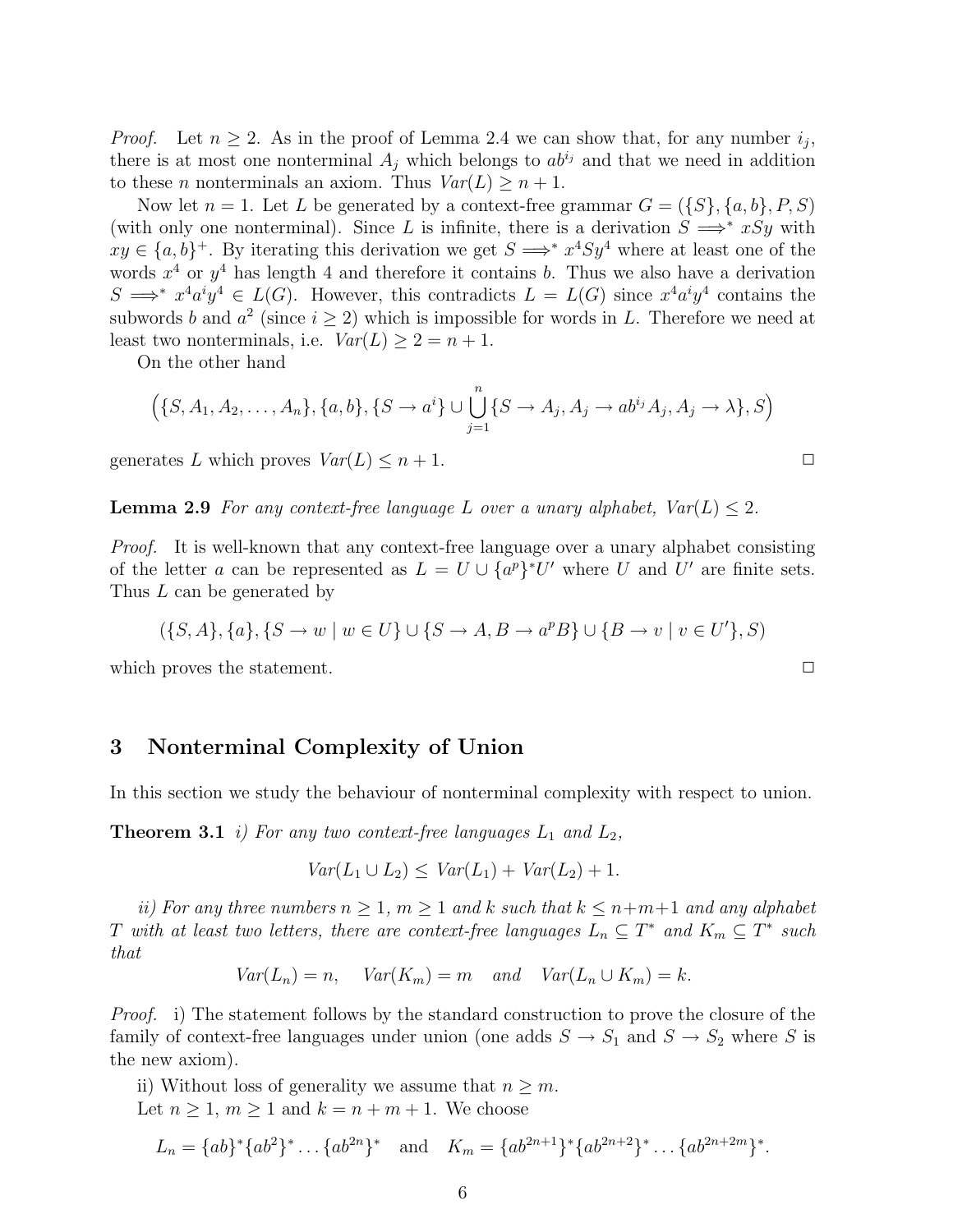By Lemma 2.1, we have  $Var(L_n) = n$  and  $Var(K_m) = m$ . We now prove that  $Var(L_n \cup$  $K_m$ ) =  $n + m + 1$ .

Let  $G = (N, \{a, b\}, P, S)$  be a context-free grammar with  $L(G) = L_n \cup K_m$ . As in the proof of Lemma 2.1 we can show that we need at least  $n + m$  nonterminals in order to generate words with  $ab^i$ ,  $1 \leq i \leq 2n + 2m$ .

Let us assume that one of these symbols, say A which generates  $ab^j$  with  $1 \leq j \leq 2n$ (the case  $2n + 1 \le j \le 2n + 2m$  can be handled analogously), is the axiom. Then there is a derivation

$$
A \Longrightarrow^* uab^jau'Av \Longrightarrow^* uab^jau'ab^{2n+1}ab^{2n+2m}v \notin L_n \cup K_m
$$

or

$$
A \Longrightarrow^* uAvab^jav' \Longrightarrow^* uab^{2n+1}ab^{2n+2m}vab^jav' \notin L_n \cup K_m.
$$

Thus we need in addition to the  $n + m$  nonterminals a further nonterminal as the axiom. Hence  $Var(L_n \cup K_m) \ge n + m + 1$ . By the part i), we get  $Var(L_n \cup K_m) = n + m + 1$ .

Let  $n \geq 2$ ,  $m \geq 1$  and  $k = n + m$ . Then we consider

$$
L_n = \{ab^1\}^* \{ab^2\}^* \dots \{ab^{2n}\}^*
$$

and

$$
K_m = \{ab^{2n+1}\}^* \{ab^{2n+2}\}^* \dots \{ab^{2n+m-1}\}^* \{ab^n\}^* \n\{ab^{n+1}\}^* \{ab^{2n+m+2}\}^* \{ab^{2n+m+3}\}^* \dots \{ab^{2n+2m}\}^*.
$$

By Lemma 2.1,  $Var(L_n) = n$  and  $Var(K_m) = m$ .

Let  $G = (N, T, P, S)$  be a context-free grammar with  $L(G) = L_n \cup K_m$ . As in the case  $k = m + n + 1$  we can show that we need  $n + m - 1$  nonterminals to generate words containing  $ab^j$ ,  $1 \le j \le 2n + 2m$ ,  $j \ne 2n + m$  and  $j \ne 2n + m + 1$  and in addition an axiom. Thus  $Var(L_n \cup K_m) \geq n + m$ .

The context-free grammar

$$
H = (\{S, A_1, A_2, \ldots, A_n, B_1, B_2, \ldots, B_{m-1}\}, \{a, b\}, P, S)
$$

with

$$
P = \{S \to A_1, S \to B_1\} \cup \bigcup_{i=1}^{n-1} \{A_i \to ab^i A_i, A_i \to A_i ab^{2n-i+1}, A_i \to A_{i+1}\}\
$$
  

$$
\cup \{A_n \to ab^n A_n, A_n \to A_n ab^{n+1}, A_n \to \lambda\}
$$
  

$$
\cup \bigcup_{i=1}^{m-2} \{B_i \to ab^{2n+i} B_i, B_i \to B_i ab^{2n+2m-i+1}, B_i \to B_{i+1}\}\
$$
  

$$
\cup \{B_{m-1} \to ab^{2n+m-1} B_{m-1}, B_{m-1} \to B_{m-1} ab^{2n+m+2}, B_{m-1} \to A_n\}.
$$

It is easy to see that  $L(H) = L_n \cup K_m$  and  $Var(H) = n+m$ . Hence  $Var(L_n \cup K_m) = n+m$ .

Let  $k = n+m$  and  $n = 1$ . Then  $m = 1$  and  $k = 2$ . It is easy to see that  $Var({ab<sup>2</sup>}<sup>*</sup>) = 1$ and  $Var({a^3}) = 1$ . By Lemma 2.8, we have  $Var({a^3} \cup {ab^2}^*) = 2$ .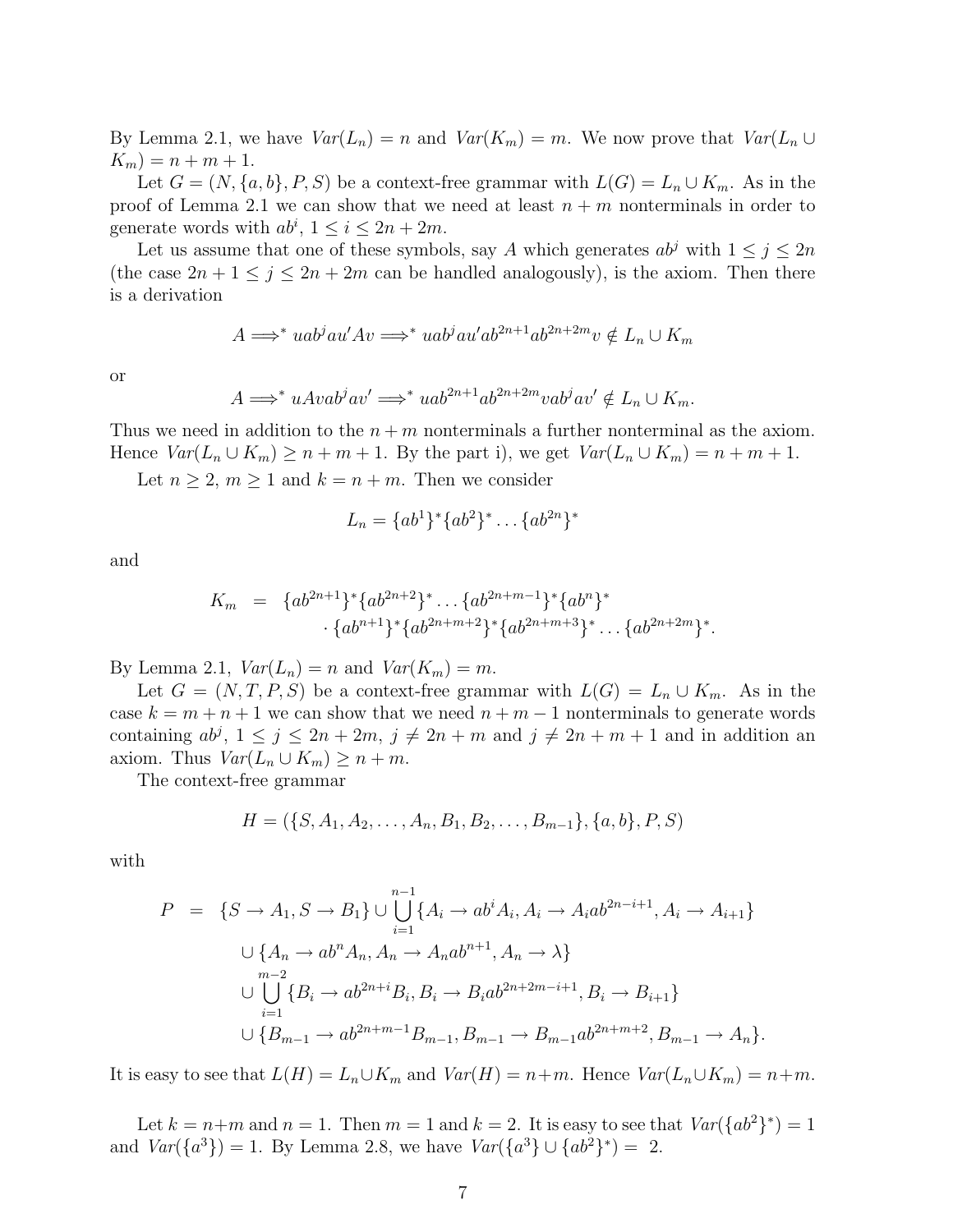Let  $n \geq m \geq 3$  and  $n > k \geq 3$ . We consider the languages

$$
L_n = \bigcup_{j=2}^{n-1} {\{ab^j\}}^* \cup b{\{a,b\}}^* \text{ and } K_m = \bigcup_{j=2}^{m-1} {\{ba^j\}}^* \cup \{ab^{k-1}, ab^k, \dots, ab^{n-1}\}^*.
$$

We obtain  $L_n \cup K_m = \bigcup_{j=2}^{k-2} \{ab^j\}^* \cup \{ab^{k-1}, ab^k, \ldots, ab^{n-1}\}^* \cup b\{a, b\}^*$ . By Lemmas 2.5 and 2.7,  $Var(L_n) = n$ ,  $Var(K_m) = m$ . Analogously to the proof in Section 2 it can be shown that  $Var(L_n \cup K_m) = k$ .

Let  $n \geq m \geq 3$  and  $n \leq k < n+m$ . We consider the languages

$$
L_n = \bigcup_{j=1}^{n-1} \{ab^j\}^* \text{ and } K_m = \bigcup_{j=k-m}^{k-1} \{ab^j\}^*.
$$

We obtain  $L_n \cup K_m = \bigcup_{j=1}^{k-1} \{ab^j\}^*$ . By Lemma 2.3,  $Var(L_n) = n$ ,  $Var(K_m) = m$ , and  $Var(L_n \cup K_m) = k.$ 

Let  $n \geq m \geq 3$  and  $k = 2$ . We consider the languages

$$
L_n = \bigcup_{j=1}^{n-2} \{ab^j\}^* \cup b\{a,b\}^* b\{a,b\}^* \text{ and } K_m = \bigcup_{j=1}^{m-2} \{ba^j\}^* \cup a\{a,b\}^* a\{a,b\}^*.
$$

By Lemma 2.7 and symmetry  $Var(L_1) = n$  and  $Var(L_2) = m$ . The union of  $L_n$  and  $K_m$ is  $L = a\{a,b\}^* a\{a,b\}^* \cup b\{a,b\}^* b\{a,b\}^*$ . Analogous to Lemma 2.6 it can be shown that  $Var(L) = 2.$ 

Let  $n \geq m \geq 3$  and  $k = 1$ . We consider the languages

$$
L_n = \bigcup_{j=1}^{n-2} \{ab^j\}^* \cup b\{a,b\}^* \text{ and } K_m = \bigcup_{j=1}^{m-2} \{ba^j\}^* \cup a\{a,b\}^*.
$$

By Lemma 2.7 and symmetry  $Var(L_n) = n$  and  $Var(K_m) = m$ . Finally, the union of  $L_1$ and  $L_2$  is  $\{a, b\}^+$  which can be generated by a grammar with one nonterminal symbol.

We omit the complete proof for the remaining cases and only give the languages such that the requirements of the statement are satisfied.

| $\,n$                       | $m\,$                       | $\kappa$          | $L_n$                                         | $K_m$                                             |
|-----------------------------|-----------------------------|-------------------|-----------------------------------------------|---------------------------------------------------|
| $\geq 3$                    | $\overline{2}$              | $n+1$             | ${a^2}\cup\bigcup_{i=1}^{n-1}{\{ab^i\}}^*$    | ${ab^n}^* \cup {a^2}$                             |
| $\geq 3$                    | $\overline{2}$              | n > k > 3         | ${a^2}\cup\bigcup_{i=1}^{n-1}{\{ab^i\}}^*$    | ${ab^{k-1}, ab^k, \ldots, ab^{n-1}}^* \cup {a^2}$ |
| $\geq 3$                    | $\overline{2}$              | 2                 | $\bigcup_{i=1}^{n-1} \{ab^i\}^*$              | ${a^n}\cup {ab \cdot ab^2, \ldots, ab^{n-1}}^*$   |
| $\geq 3$                    | 2                           | 1                 | ${b}^* \cup \bigcup_{i=1}^{n-2} {\{ab^i\}}^*$ | ${a,b}^*{a}{a,b}^*$                               |
| $\geq 3$                    | 1                           | $n \geq k \leq 3$ | ${a^2}\cup\bigcup_{i=1}^{n-1}{\{ab^i\}}^*$    | ${ab, ab^2, \ldots, ab^{n-1}}^*$                  |
| $\geq 3$                    | 1                           | $\overline{2}$    | $\bigcup_{i=1}^{n-1} \{ab^i\}^* \cup \{a^2\}$ | ${ab, ab^2, \ldots, ab^{n-1}}^*$                  |
| $\geq 3$                    | 1                           | 1                 | $\bigcup_{i=1}^{n-1} \{ab^i\}^*$              | ${ab, ab^2, \ldots, ab^{n-1}}^*$                  |
| $\mathcal{D}_{\mathcal{L}}$ | $\mathcal{D}_{\mathcal{L}}$ | 3                 | ${a^2}^* \cup {ab}^*$                         | ${a^2}^* \cup {ab^2}^*$                           |
| 2                           | 2                           | 2                 | ${a^2}^* \cup {ab}^*$                         | ${a^2}^* \cup {ab}^*$                             |
| $\mathcal{D}_{\mathcal{L}}$ | $\mathcal{D}_{\mathcal{L}}$ | 1                 | $\{a,a^3\} \cup \{a^n \mid n \geq 5\}$        | ${a^2}\cup {a^n \mid n \ge 4}$                    |
| $\mathbf{1}$                |                             | 1                 | $\{a^2\}$                                     | $\{a^2\}$                                         |

 $\Box$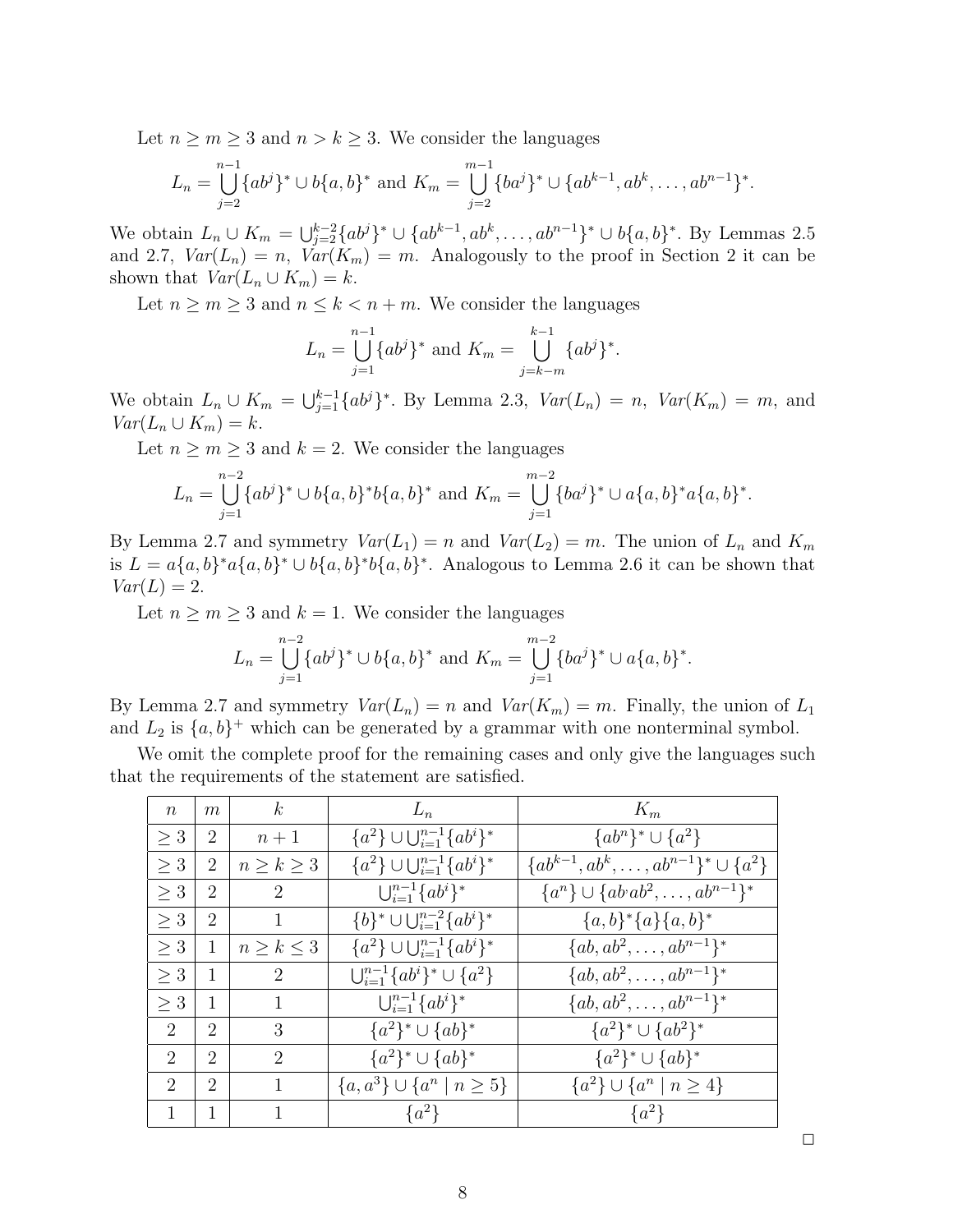### 4 Nonterminal Complexity of Further Operations

In this section we study the behaviour of the complexity with respect to concatenation, Kleene-closure, homomorphisms, inverse homomorphisms and intersection with regular sets.

**Theorem 4.1** i) For any two context-free languages  $L_1$  and  $L_2$ ,

$$
Var(L_1L_2) \leq Var(L_1) + Var(L_2) + 1.
$$

ii) For any three numbers  $n \geq 1$ ,  $m \geq 1$  and k such that  $\max\{n, m\} < k \leq n + m + 1$ and any alphabet T with at least two letters, there are context-free languages  $L_n \subseteq T^*$  and  $K_m \subseteq T^*$  such that

$$
Var(L_n) = n, \quad Var(K_m) = m \quad and \quad Var(L_n K_m) = k.
$$

Proof. i) The statement follows by the standard construction to prove the closure of the family of context-free languages under concatenation (one adds  $S \to S_1S_2$  where S is the new axiom).

ii) Let  $n \geq m$ . Let  $k = n + 1 + t$ . Then  $0 \leq t \leq m$ .

We consider the languages

$$
L_n = \{(ab^{2m+1})^{r_1}(ab^{2m+2})^{r_2}\dots (ab^{m+n+t})^{r_{n+t-m}}(ab^{t+1})^{r_{n+t-m+1}}(ab^{t+2})^{r_{n+t-m+2}}
$$
  
\n
$$
\dots (ab^m)^{r_n}(ab^{m+1})^{r_n}(ab^{m+2})^{r_{n-1}}\dots (ab^{2m-t})^{r_{n+t-m+1}}
$$
  
\n
$$
(ab^{m+n+t+1})^{r_{n+t-m}}(ab^{m+n+t+2})^{r_{n+t-m-1}}\dots (ab^{2n+2t})^{r_1}
$$
  
\n
$$
r_1, r_2, \dots, r_n \ge 0\}.
$$

and

$$
K_m = \{(ab)^{k_1}(ab^2)^{k_2}\dots(ab^m)^{k_m}(ab^{m+1})^{k_m}(ab^{m+2})^{k_{m-1}}\dots(ab^{2m})^{k_1} | k_1, k_2, \dots, k_m \ge 0 \}.
$$

(note that  $2n + 2t = 2m + 2(m + n + t - 2m)$  and  $(m + n + t - 2m) + (m - t) = n$ ). By Lemma 2.2,  $Var(K_m) = m$  and  $Var(L_n) = n$ . Moreover, the number of different exponents of b in  $L_n K_m$  is  $2m + 2(m + n + t - 2m) = 2(n + t)$ .

Let  $G = (N, \{a, b\}, P, S)$  be a grammar with  $L(G) = L_n K_m$  and  $Var(G) = Var(L_n K_m)$ . Assume there is a derivation  $S \implies^* xSy$  with  $xy \in \{a, b\}^+$ . Since  $ab^{2m+1}ab^{2n+2t}abab^{2m} \in$  $L_nK_m$ , for  $s \geq 2(n+t)$ , we also have a derivation

$$
S \Longrightarrow x^s S y^s \Longrightarrow^* x^s a b^{2m+1} a b^{2n+2t} a b a b^{2m} y^s.
$$

By the structure of the words in  $L_n K_m$  we get  $x^s \in \{ab^{2m+1}\}^*$  and  $y^s = \{ab^{2m}\}^*$ . Moreover, in order to ensure that the powers of  $ab^{2m+1}$  and  $ab^{2n+2t}$  have to be equal and the powers of ab and  $ab^{2m}$  have to be equal for words in  $L_nK_m$ , we get  $x^s = y^s = \lambda$ . This contradicts our assumption. Therefore there are no sentential forms different from the axiom which contain S.

On the other hand, as in the proof of Lemma 2.1 one can show that any letter A different from the axiom has a derivation  $A \Longrightarrow^* xAy$  with  $xy \in \{a, b\}^+$  and can contribute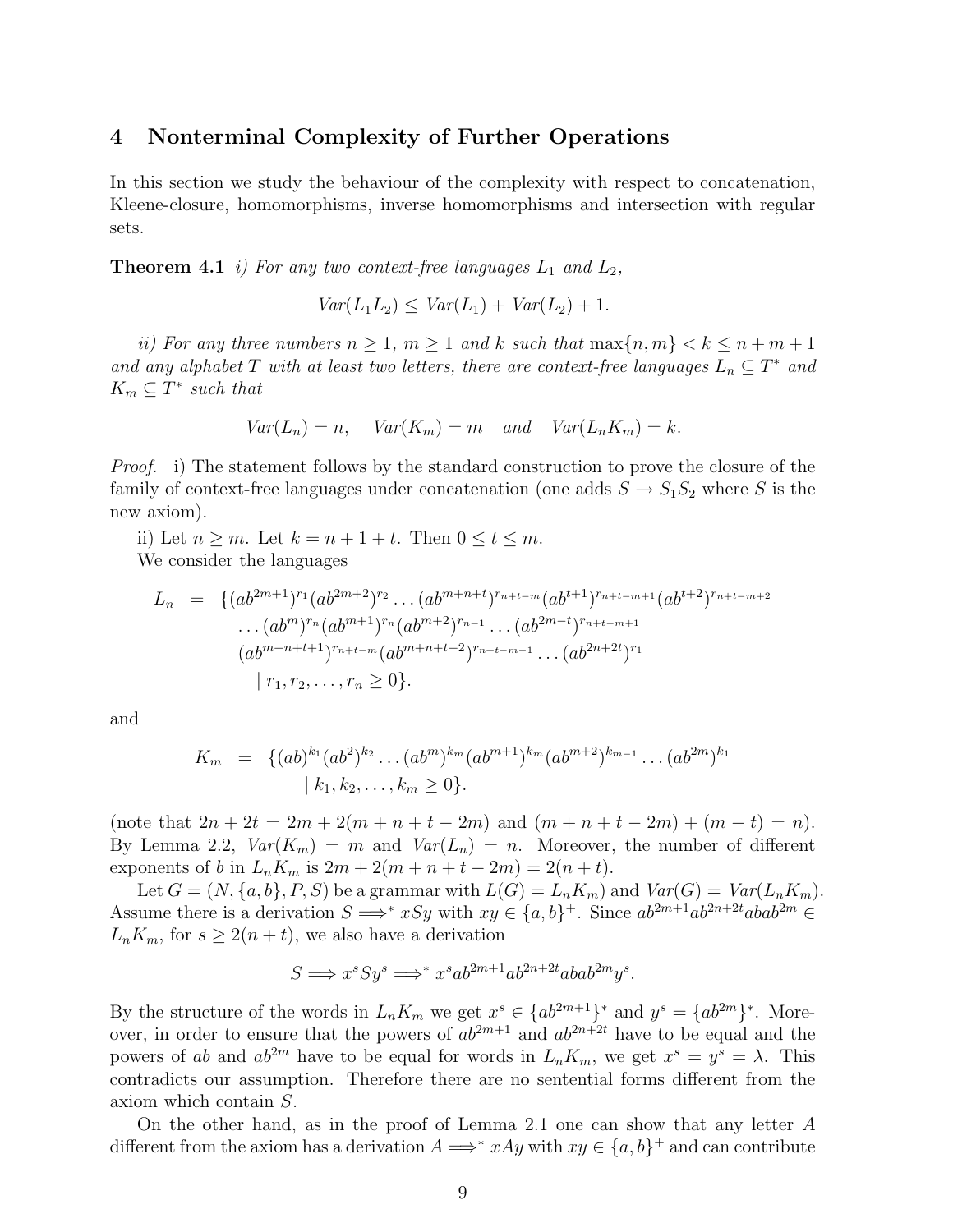to at most two subwords  $ab^k$ ,  $1 \leq k \leq 2n + 2t$ . Therefore we need an axiom and at least  $n + t$  additional nonterminals. Thus  $Var(L_n K_m) \geq n + t + 1 = k$ .

Furthermore, the grammar

$$
(\{S, A_1, A_2, \ldots, A_{n+t-m}, B_1, B_2, \ldots, B_m\}, \{a, b\}, Q, S)
$$

with

$$
Q = \{S \to A_1B_1, A_{n+t-m} \to ab^{m+n+t}A_{n+t-m}ab^{m+n+t+1}, A_{n+t-m} \to B_1, B_m \to ab^m B_m ab^{m+1}, B_m \to \lambda\}
$$
  

$$
\cup \bigcup_{i=1}^{m-1} \{B_i \to ab^i B_i ab^{2m-i+1}, B_i \to B_{i+1}\}
$$
  

$$
\cup \bigcup_{j=1}^{n+t-m-1} \{A_j \to ab^{2m+j} A_j ab^{2n+2t-j+1}, A_j \to A_{j+1}\}
$$

(note  $2m + (n + t - m) = n + t + m$  and  $2m + 2(n + t - m) = 2n + 2t$ ) generates  $L_n K_m$ with  $1 + (n + t - m) + m = n + t + 1 = k$  nonterminals. Hence  $Var(L_n K_m) \leq k$ .

We conclude 
$$
Var(L_n K_m) = k
$$
.

It is easy to give the modifications for the case  $m \geq n$ .

**Theorem 4.2** i) For any context-free language L,  $Var(L^*) \leq Var(L) + 1$ .

ii) For any two natural numbers  $n \geq 1$  and k with  $1 \leq k \leq n+1$ , there is a context-free language  $L_n$  such that

$$
Var(L_n) = n \quad and \quad Var(L_n^*) = k.
$$

*Proof.* i) can be shown by the standard construction (use an additional nonterminal  $S'$ and additional rules  $S' \to SS'$  and  $S' \to \lambda$ ).

ii) Let  $k = n + 1$ . We choose

$$
L_n = \{(ab)^{k_1}(ab^2)^{k_2}\dots(ab^n)^{k_n}(ab^{n+1})^{k_n}(ab^{n+2})^{k_{n-1}}\dots(ab^{2n})^{k_1}
$$
  
  $| k_1, k_2, \dots, k_n \ge 0 \}.$ 

By Lemma 2.2,  $Var(L_n) = n$ , and  $Var(L_n^*) = n + 1$  can be proved analogously to case  $k = n + m + 1$  in the proof of Theorem 4.1.

The statement for  $k \leq n$  was shown in [8].  $\Box$ 

**Theorem 4.3** i) For any context-free language L and any homomorphism h, we have  $Var(h(L)) \leq Var(L)$ .

ii) For any natural numbers  $n \geq 1$  and k with  $1 \leq k \leq n$  and any alphabet T which consists of at least 3 letters, there are a regular language  $L_n \subseteq T^*$  and a homomorphism  $h_{n,k}: T^* \to T^*$  such that  $Var(L_n) = n$  and  $Var(h_{n,k}(L_n)) = k$ .

*Proof.* i) The standard construction to prove that, for any context-free language  $L$  and any homomorphism  $h, h(L)$  is a context-free language, too, consists in the replacement of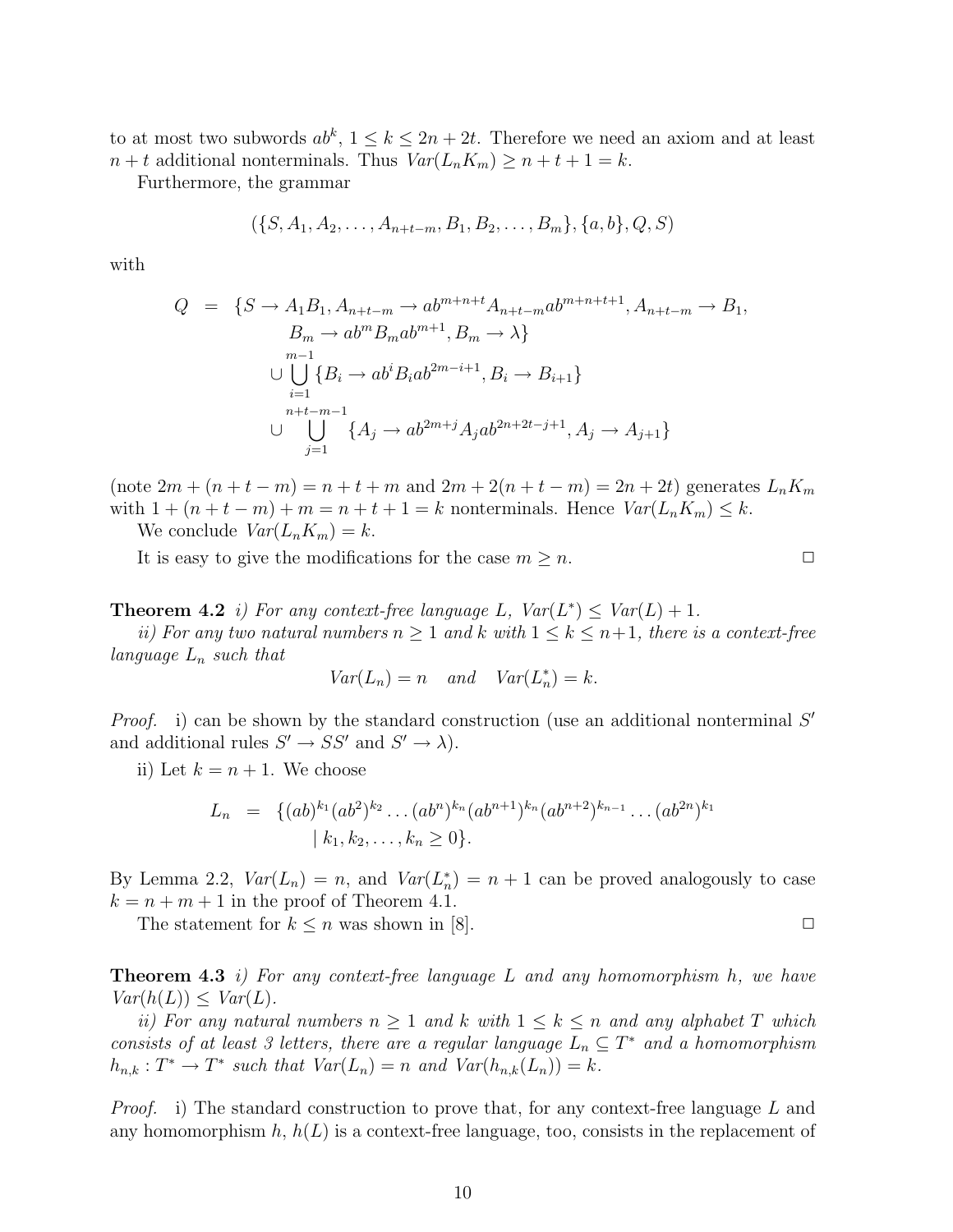each rule  $A \to w$  by  $A \to h(w)$ , where  $h(B) = B$  for any nonterminal B. Thus we have immediately, that  $Var(h(L)) \leq Var(L)$ .

ii) Let  $k \geq 3$ . We choose

$$
L_n = \bigcup_{i=0}^{n-k+1} \{ab^{3i+2}\}^+ \cup \bigcup_{j=1}^{k-2} \{ac^j\}^+
$$

and define  $h_{n,k}$  by

$$
h_{n,k}(a) = h_{n,k}(b) = a
$$
 and  $h_{n,k}(c) = c$ .

Obviously,

$$
h_{n,k}(L_n) = \{a^3\}^+ \cup \bigcup_{j=1}^{k-2} \{ac^j\}^+
$$

It is easy to prove by methods analogous to that in Section 2 that

$$
Var(L_n) = 1 + (n - k + 1) + (k - 2) = n
$$
 and 
$$
Var(h_{n,k}(L_n)) = 2 + (k - 2) = k.
$$

Let  $k = 2$ . Let  $L_n = \{a^2\} \cup \bigcup_{i=0}^{n-2} \{ab^{3i+2}\}^+$ . We define  $h_{n,2}$  by  $h_{n,2}(a) = h_{n,2}(b) = a$ and get  $h_{n,2}(L_n) = \{a^2\} \cup \{a^{3i} \mid i \geq 1\}$ . By Lemma 2.5,  $Var(L_n) = n$  Moreover, it is easy to see that  $Var(h_{n,2}(L_n)) = 2$ .

Let  $k = 1$  and  $n \ge 2$ . We consider  $L_n = \{a^3\} \cup \bigcup_{i=0}^{n-2} \{ab^{3i+2}\}^+$  and  $h_{n,1}$  given by  $h_{n,1}(a) = h_{n,1}(b) = a$ . Then  $h_{n,1}(L_n) = \{a^{3i} \mid i \ge 1\}$ . By Lemma 2.8,  $Var(L_n) = n$  and  $Var(h_{n,1}(L_n)) = 1$  holds obviously.

For  $k = n = 1$ , we choose  $L_1 = \{a\}^+$  and  $h_{1,1}$  as the identical mapping. Then  $Var(L_1) = Var(h_{1,1}(L_1)) = 1.$ 

For inverse homomorphisms, in general, there is no relation between  $Var(L)$  and  $Var(h^{-1}(L))$  where L is a context-free language and h is a homomorphisms. More precisely, we have the following statement.

**Theorem 4.4** i) For any two natural numbers  $n \geq 1$  and k with  $1 \leq k \leq n$  and any alphabet T with at least two letters, there are a regular language  $L_n \subseteq T^*$  and a homomorphism  $h_{n,k}: T^* \to T^*$  such that  $Var(L_n) = n$  and  $Var(h_{n,k}^{-1}(L_n)) = k$ .

ii) For any three natural numbers  $n \geq 1$ ,  $m \geq 3$  and k such that  $n \leq k \leq (m-1)(n-1)$ 1) + 1, there is an alphabet  $T_m$  with at least  $m + 1$  letters, a regular language  $L_n \subseteq T_m^*$ and a homomorphism  $h_{n,k}: T^*_m \to T^*_m$  such that  $Var(L_n) = n$  and  $Var(h_{n,k}^{-1}(L_n)) = k$ .

*Proof.* i) If  $k \geq 2$ , we choose

$$
L_n = \{a^2\} \cup \bigcup_{i=1}^{k-1} \{ab^{2i}\}^+ \cup \bigcup_{i=1}^{n-k} \{ab^{2i+1}\}^+
$$

and define  $h_{n,k}$  by  $h_{n,k}(a) = a$  and  $h_{n,k}(b) = b^2$ . By Lemma 2.8 we have  $Var(L_n) =$  $1 + (k-1) + (n-k) = n$ . Moreover,  $h_{n,k}^{-1}(L_n) = \{a^2\} \cup \bigcup_{i=1}^{k-1} \{ab^i\}^+$ . Again, by Lemma 2.8, we get  $Var(h_{n,k}-1(L_n)) = 1 + (k-1) = k$ .

If  $n \ge 2$  and  $k = 1$ , we choose  $L_n$  as above and give  $h_{n,k}$  by  $h_{n,k}(a) = a$  and  $h_{n,k}(b) = a$  $a^2b$ . Then  $Var(L_n) = n$  and  $h_{n,k}^{-1}(L_n) = \{a^2\}$  which can obviously be generated by one nonterminal.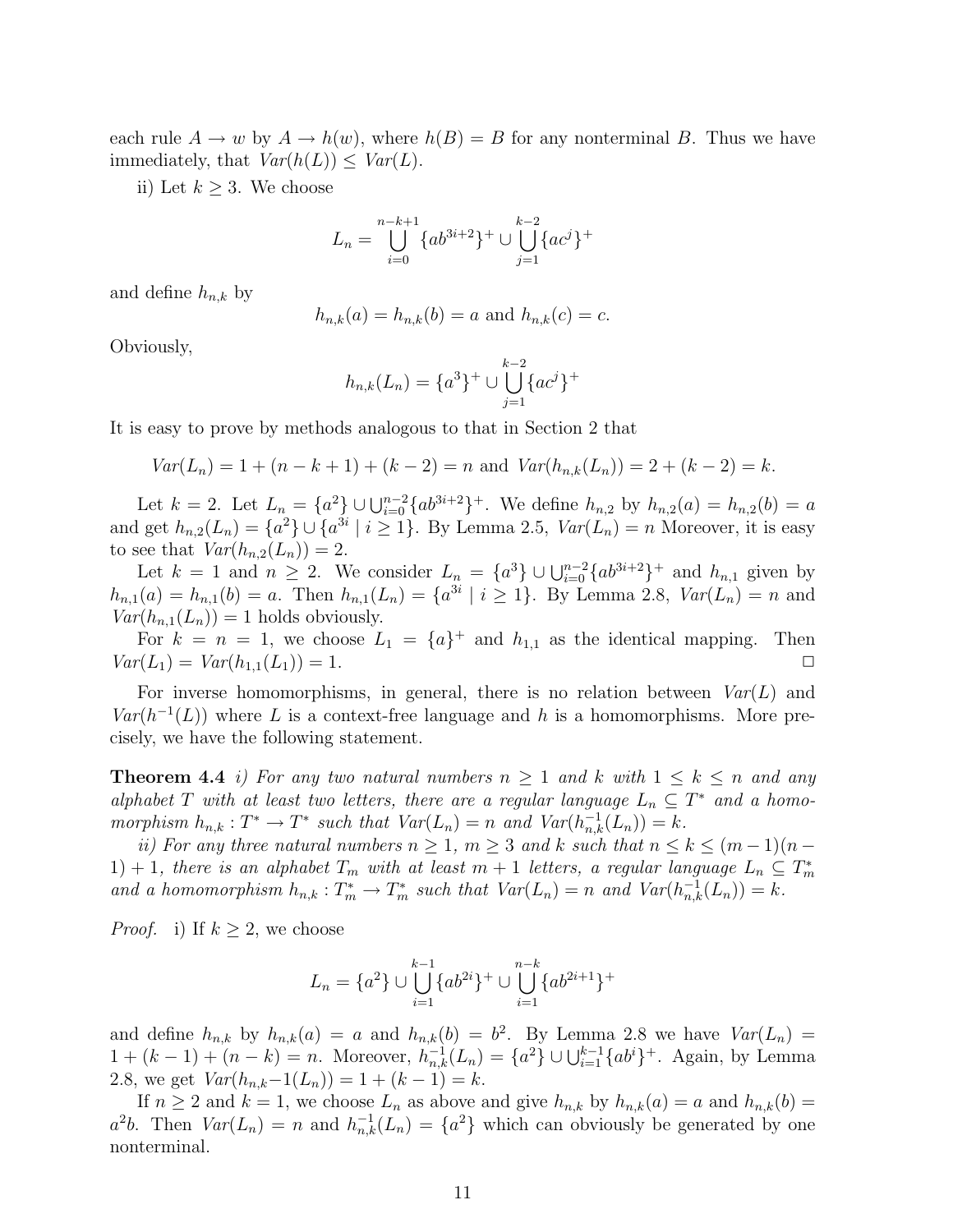The modifications for the case  $n = k = 1$  are left to the reader.

ii) Let  $T = \{a_1, a_2, \ldots, a_{m-1}, b, c\}$ . Since  $(m-1)(n-1) + 1 = n + (m-2)(n-1)$  any number k with  $n \leq k \leq (m-1)(n-1)+1$  can be represented as  $k = n+n_2+n_3+\ldots+n_{m-1}$ for some  $n_l$  with  $0 \leq n_l \leq n-1$ , where  $2 \leq l \leq m-1$ . We consider the language

$$
L_n = \bigcup_{i=1}^{n-1} \{b\} \{a_1 b^{mi+m}\}^* \{b^{m-2} c\} \cup \bigcup_{l=2}^{m-1} \bigcup_{j=1}^{n_l} \{b^j\} \{a_1 b^{mi+m}\}^* \{b^{m-j-1} c\}.
$$

It is easy to prove by arguments analogous to those given in Section 2 that  $Var(L_n) \geq n$ . On the other hand,

$$
G = (\{S, A_1, A_2, \dots, A_{n-1}\}, \{a_1, b, c\}, P, S)
$$

with

$$
P = (\bigcup_{l=1}^{m-1} \bigcup_{j=1}^{n_l} \{ S \to b^l A_j b^{l-1} c \} ) \cup \bigcup_{i=1}^{n-1} \{ S \to b A_i b^{m-2} d, A_i \to ab^{m i+m} A_i, A_i \to \lambda \}
$$

generates  $L_n$  which proves  $Var(L_n) \leq n$ . Moreover, let  $h_{n,k}$  be the homomorphism given by

$$
h_{n,k}(a_l) = b^l a_1 b^{m-l}
$$
 for  $1 \le l \le m-1$ ,  $h_{n,k}(b) = b^m$ , and  $h_{n,k}(c) = b^{m-1}c$ .

It is easy to see that  $h_{n,k}(a_l b^i c) = b^l a b^{m i+m} b^{m-l-1} c$  for  $1 \leq l \leq m-1$  and thus

$$
h_{n,k}^{-1}(L_n) = \bigcup_{i=1}^{n-1} \{a_1 b^i\}^+ \{c\} \cup \bigcup_{l=2}^{m-1} \bigcup_{j=1}^{n_l} \{a_l b^i\}^* \{c\}.
$$

Again, it is easy to prove that  $Var(h_{n,k}^{-1}(L_n)) = n - 1 + n_2 + n_3 \dots + n_{m-1} + 1 = k.$   $\Box$ 

For the intersection by regular sets, in general, there is also no relation between  $Var(L)$ and  $Var(L \cap R)$ .

**Theorem 4.5** For any two natural numbers  $n \geq 1$  and  $k \geq 1$  and any alphabet T consisting of at least two symbols, there are a context-free language  $L_n \subseteq T^*$  and a regular language  $R_{n,k} \subseteq T^*$  such that  $Var(L_n) = n$  and  $Var(L_n \cap R_{n,k}) = k$ .

*Proof.* If  $n \geq k \geq 1$ , we choose

$$
L_n = \{ab\}^* \{ab^2\}^* \dots \{ab^{2n}\}^*
$$

and

$$
R_{n,k} = \{ab\}^*\{ab^2\}^*\dots\{ab^k\}^*\{ab^{2n-k+1}\}^*\{ab^{2n-k+2}\}^*\dots\{ab^{2n}\}^*.
$$

By Lemma 2.1,  $Var(L_n) = n$  and  $Var(L_n \cap R_{n,k}) = Var(R_{n,k}) = k$ . If  $k \geq n \geq 2$ , we choose

$$
n \leq n \leq 2
$$
, we choose  $n-1$ 

$$
L_n = \{b\}\{a,b\}^* \cup \bigcup_{i=2}^{n-1} \{ab^i\}^+ \text{ and } R_{n,k} = \{a\}\{a,b\}^* \cup \bigcup_{i=2}^{k-n+2} \{ba^i\}^+.
$$

By Lemma 2.7,  $Var(L_n) = n$ , and it is easy to see that

$$
Var(L_n \cap R_{n,k}) = Var\Big(\bigcup_{i=2}^{n-1} \{ab^i\}^+ \cup \bigcup_{i=2}^{k-n+2} \{ba^i\}^+\Big) = 1 + (n-2) + (k-n+1) = k.
$$

The modification for the cases  $1 = n \leq k$  are left to the reader.  $\Box$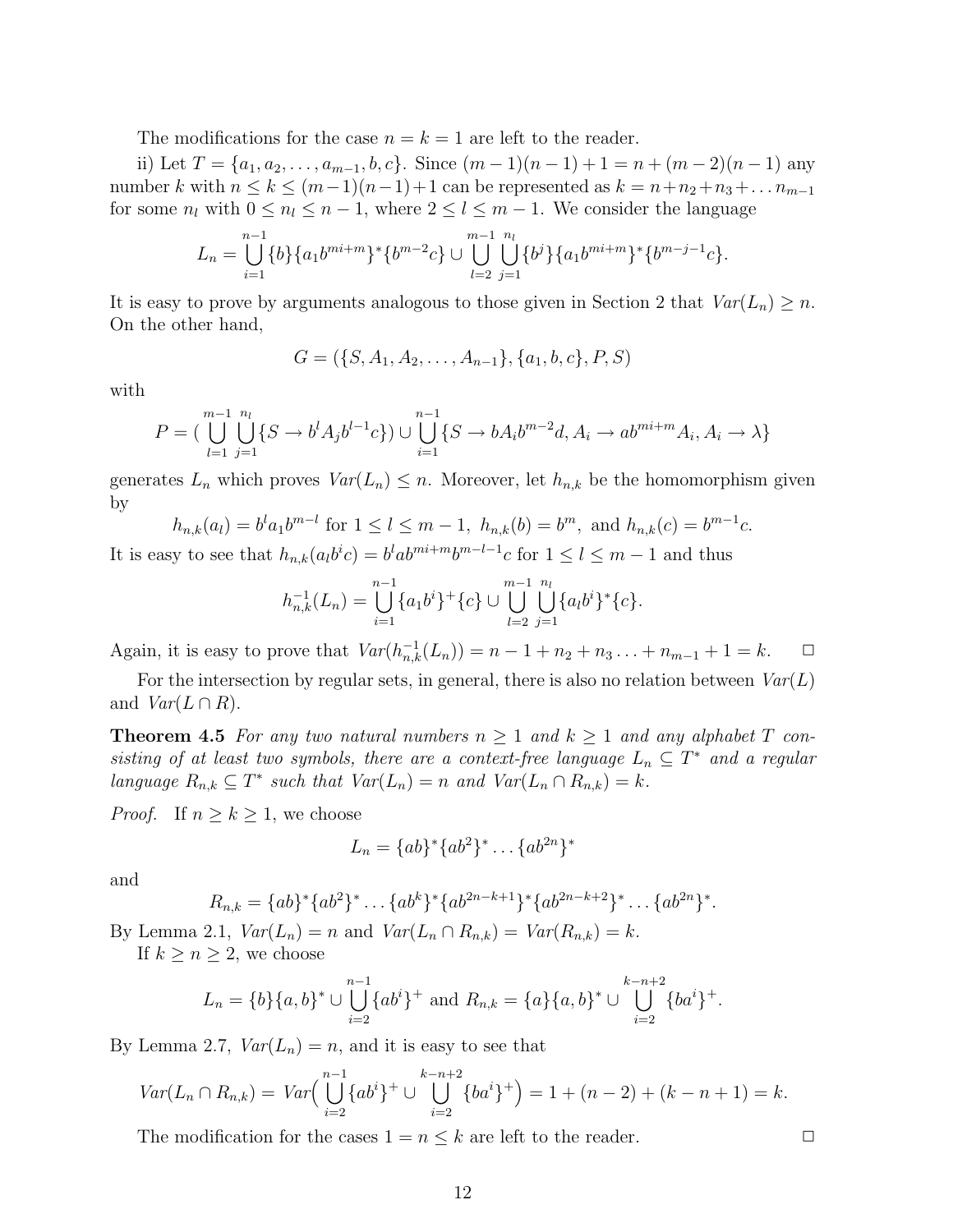# 5 Summary

The results given in the two preceding sections can be summarized in the following theorem.

#### Theorem 5.1

i) 
$$
r_{\cup}(n,m) = \{1,2,\ldots,n+m+1\}
$$
 for  $n \ge 1, m \ge 1$ ,

- ii)  $r.(n, m) \supseteq {\max\{n, m\}, \max\{n, m\} + 1, \ldots n + m + 1\}$  for  $n \geq 1, m \geq 1$ ,
- iii)  $r_*(n) = \{1, 2, \ldots, n+1\}$  for  $n \geq 1$ ,
- iv)  $r_h(n) = \{1, 2, ..., n\}$  for  $n \geq 1$ ,
- v)  $r_{h^{-1}}(n) = \{1, 2, 3, \ldots\}$  for  $n \geq 1$ ,
- vi)  $r_{\cap R}(n) = \{1, 2, 3, \ldots\}$  for  $n > 1$ .

We left open the complete determination of  $r(n, m)$ .

If we are only interested in the maximal value of  $r_{\tau}(n,m)$  or  $r_{\tau}(n)$ , i.e., if we consider the function

$$
f_{\tau}(c_1, c_2, \ldots, c_n) = \max\{r_{\tau}(c_1, c_2, \ldots, c_n)\}\
$$

for some *n*-ary operation  $\tau$ , we obtain the following statement.

**Theorem 5.2** For  $n \geq 1$  and  $m \geq 1$ ,

 $f_{\square}(n,m) = n + m + 1, f_{\square}(n,m) = n + m + 1, f_*(n) = n + 1, and f_h(n) = n.$ 

We note that the values  $f_{h^{-1}}(n)$  and  $f_{\cap R}(n)$  are undefined for any  $n \geq 1$  since the corresponding sets  $r_{h^{-1}}(n)$  and  $r_{\cap R}(n)$  coincide with the set of all positive integers.

Except for the cases of homomorphisms and inverse homomorphisms all our results are already valid for languages over alphabets with two letters. For homomorphisms we need three letters whereas for inverse homomorphisms we cannot bound the size of the alphabets. If one restricts to unary alphabets, the situation changes drastically by Lemma 2.9.

# References

- [1] C. Campeanu, K. Culik II, K. Salomaa and Sh. Yu, State complexity of basic operations on finite languages. In: Proc. Workshop on Implementing Automata 1994, LNCS 2214, Springer-Verlag, Berlin, 2001, 60–70.
- [2] M. Domaratzki and K. Salomaa Transition complexity of language operations. In: Proc. Intern. Workshop Descriptional Complexity of Formal Systems 2006, New Mexico State Univ. Las Cruces, 2006, 141–152.
- [3] J. Gruska, On a classification of context-free languages. Kybernetika 1 (1967) 22– 29.